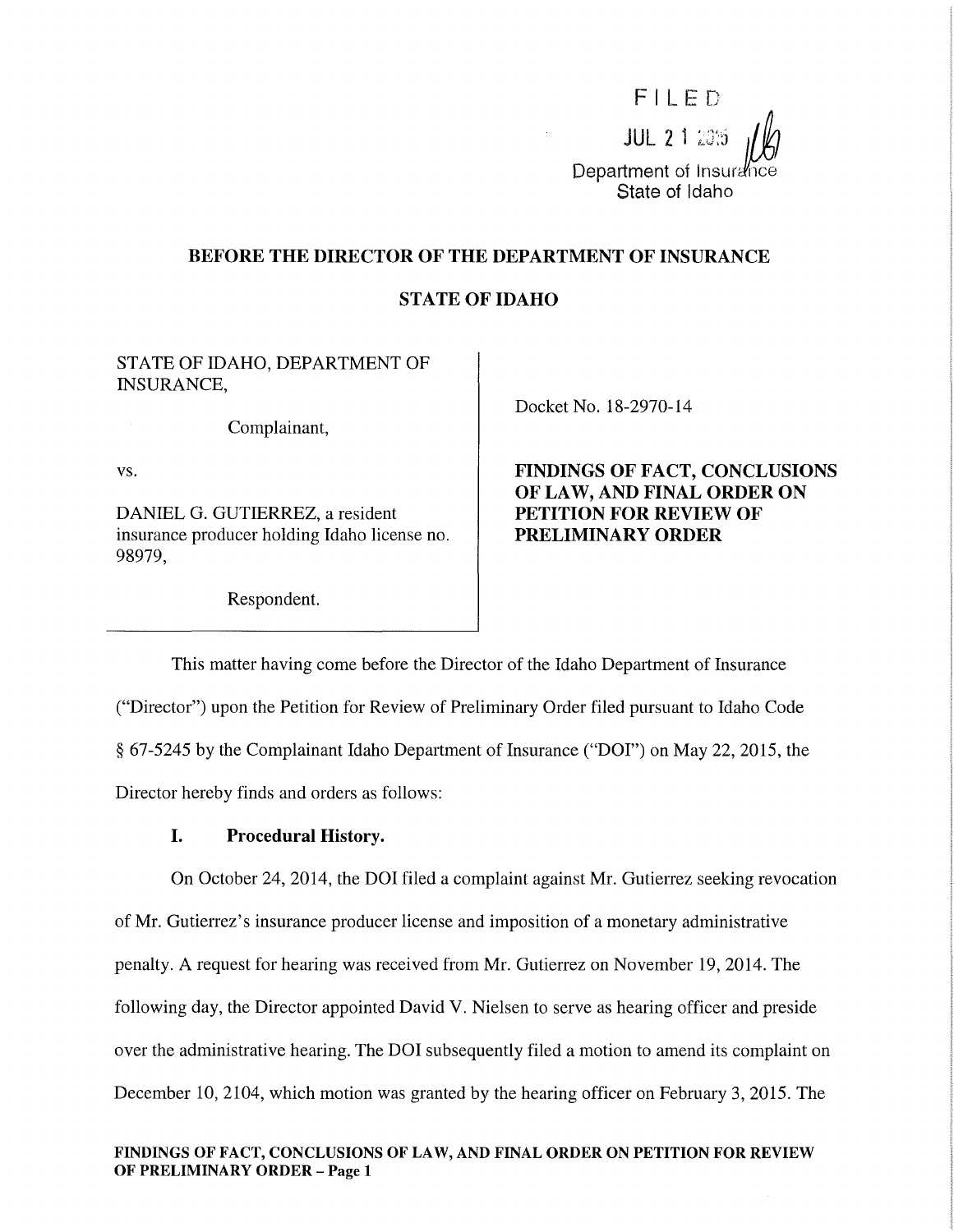DOI's amended complaint did not seek any additional penalties against Mr. Gutierrez but added the additional allegations in support of the monetary penalties and license revocation sought in the original complaint.

The administrative hearing was held at the DOI offices on March 2, 2015. Brandon Karpen, Deputy Attorney General, represented the DOI. Mr. Gutierrez represented himself. The hearing officer issued a preliminary order on April 16, 2015. The preliminary order imposed monetary fines on Mr. Gutierrez for violations of the Idaho Insurance Code but did not address the suspension or revocation of Mr. Gutierrez's producer license. On April 17, 2015, the DOI filed a Motion for Clarification and on April 28, 2015, the DOI filed a Motion for Reconsideration of the hearing officer's preliminary order, requesting that the hearing officer revoke Mr. Gutierrez's license. On May 8, 2015, the hearing officer issued an order on the DOI's request for reconsideration. The hearing officer modified his preliminary order to provide that Mr. Gutierrez pay a \$3,000 administrative penalty and that Mr. Gutierrez's producer license be suspended for 12 months.

On May 22, 2015, the DOI filed a Petition for Review of Preliminary Order by the Director. The DOI claims that the hearing officer committed legal error in his application of Idaho Code § 41-1016(1)(h) by requiring that for a finding under subsection (1)(h) relevant actions must occur in the conduct of insurance business. The DOI also claims that the hearing officer's imposition of a suspension rather than revocation of Mr. Gutierrez's license is improper under the circumstances.

On June 26, 2015, the Director filed an Order Setting Schedule to Close Record whereby the written record was deemed closed as of July 6, 2015. No party requested oral argument and the Director does not deem oral argument necessary in this matter.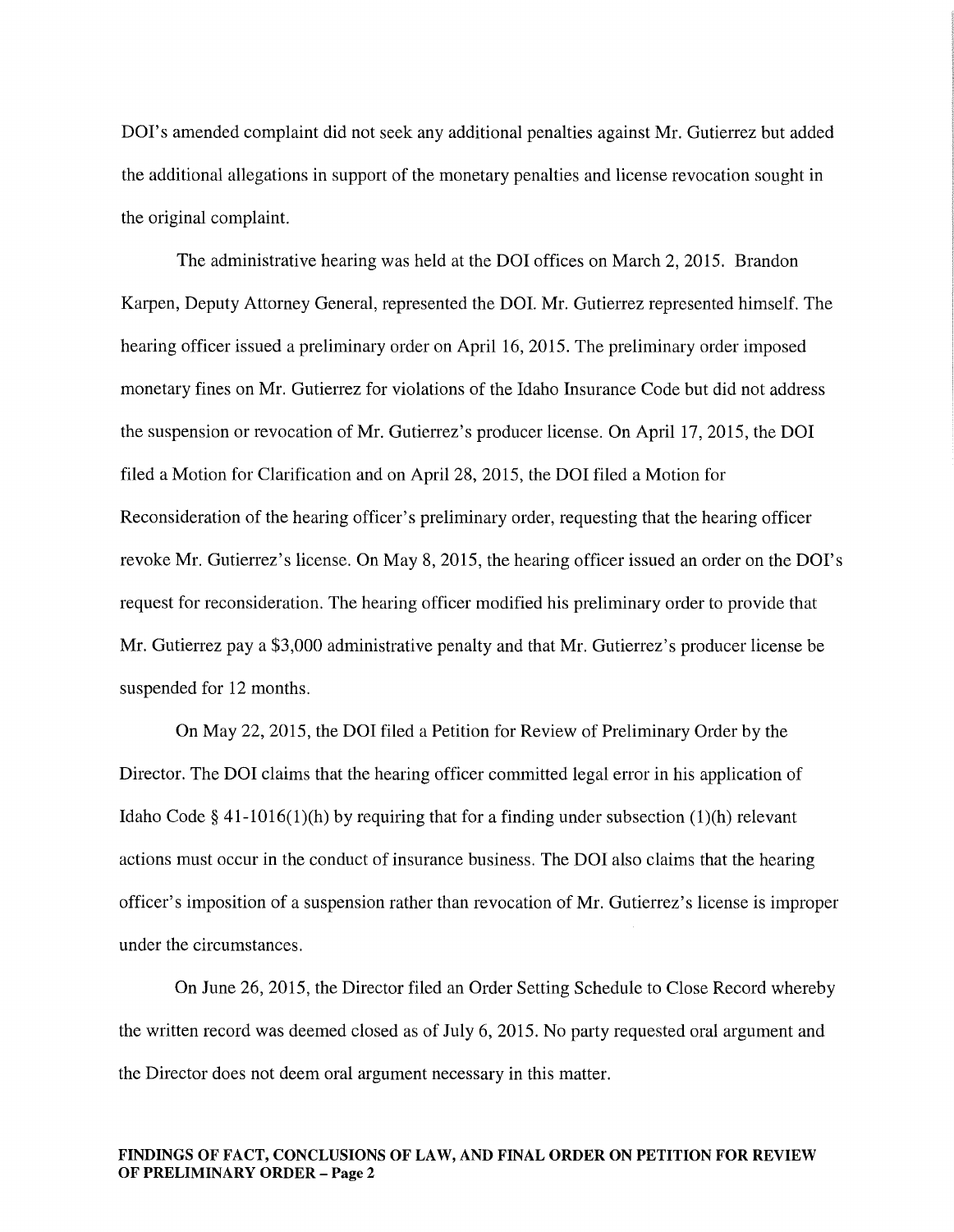### II. Standard of Review.

The Director's review of Preliminary Orders is pursuant to Idaho Code§ 67-5245. Idaho Code§ 67-2545(7) provides that the Director, in reviewing a preliminary order, "shall exercise all of the decision-making power that he would have had if the agency head had presided over the hearing." Hence, the Director has de novo review.

### III. Findings of Fact.

a. On July 23, 2002, Mr. Gutierrez was charged in the Idaho Fourth District Court with four counts of fraud.

b. On February 4, 2003, Mr. Gutierrez submitted a Uniform Application for Individual Resident License to the DOI for the purpose of securing a residential producer license.

c. Background Question No. 1 of the Uniform Application inquired whether the applicant has ever been convicted of, or was currently charged with, committing a crime. Mr. Gutierrez responded in the negative.

d. Mr. Gutierrez was granted resident producer license no. 98979 on February 5, 2003.

e. On September 5, 2003, Mr. Gutierrez was arrested on a warrant arising out of the four counts of fraud. Mr. Gutierrez testified that the time of his arrest (which he testified was in March or April of 2003) was the first time he was made aware of any outstanding criminal charges against him.

f. On October 30, 2003, a preliminary hearing was held on the above-referenced charges against Mr. Gutierrez. Mr. Gutierrez ultimately pled guilty to a lesser misdemeanor charge of fraud – insufficient funds, on one count and the other three counts were dismissed.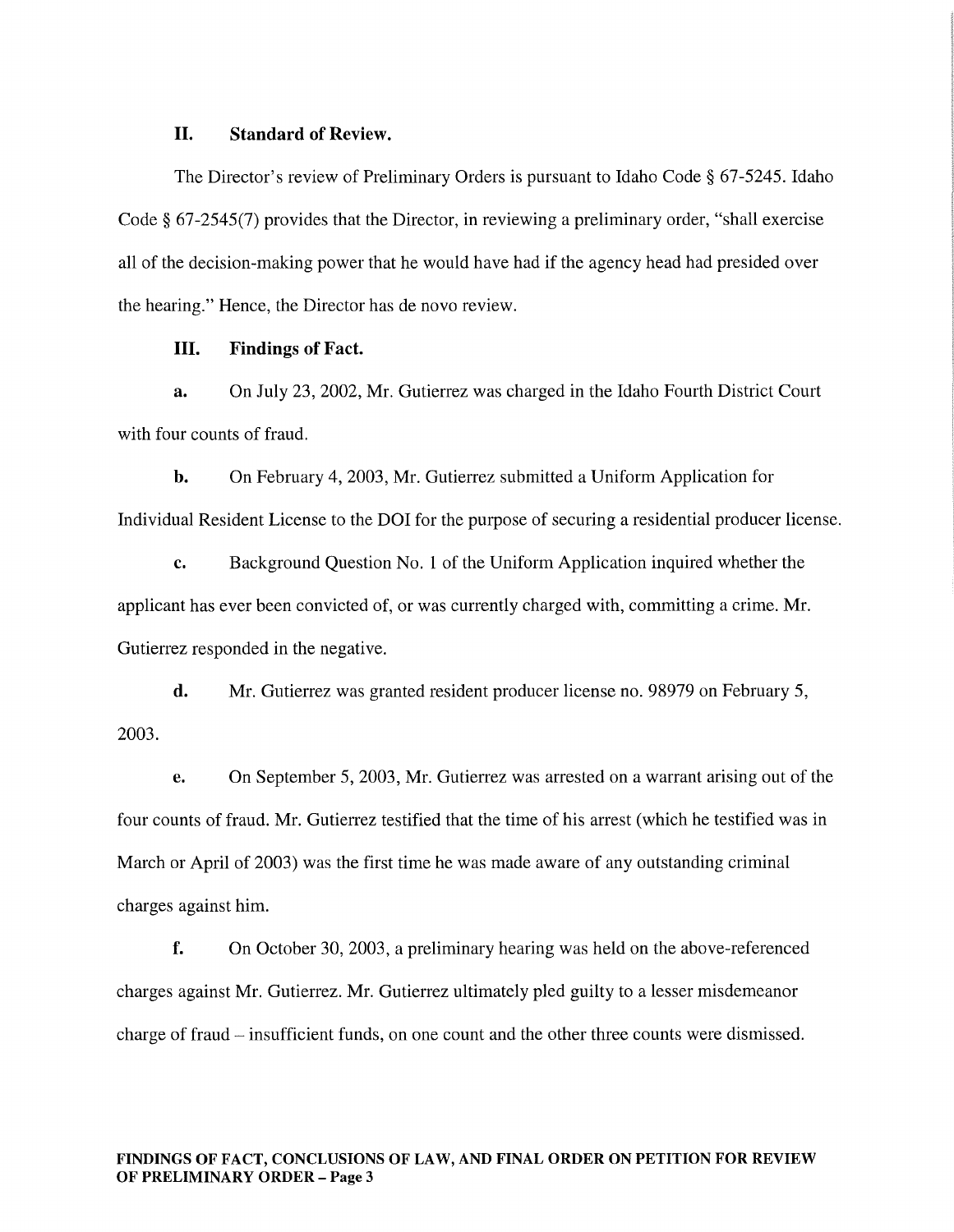g. No report was made by Mr. Gutierrez to the DOI concerning the above-referenced criminal proceeding.

h. Over the time period from 2004 to 2013, Mr. Gutierrez had numerous default judgments against him in civil collection matters, which default judgments totaled more than thirty three thousand dollars (>\$33,000), including a 2013 default judgment in the amount of \$14,391 in favor of Bankers Life and Casualty Company, an insurance company. None of the other default actions directly concerned an insurance company or Mr. Gutierrez's insurance business. Less than half were satisfied.

i. In 2010 or 2011, Mr. Gutierrez commenced a professional relationship with his client Ms. Barbara Blutt. Over the subsequent years, Ms. Blutt came to trust Mr. Gutierrez completely.

j. In August of 2013, Mr. Gutierrez asked Ms. Blutt if she could provide him with a loan. The initial amount of the loan requested by Mr. Gutierrez according to Ms. Blutt was \$10,000. According to Mr. Gutierrez, the original amount requested was \$7,000. Regardless of the original amount requested, the two ultimately agreed to a loan in the amount of \$8,500.

k. The loan was memorialized in a promissory note drafted by Ms. Blutt and signed by Mr. Gutierrez on August 8, 2013. The promissory note was not signed by Ms. Blutt. The promissory note did not state the purpose of the loan. The promissory note did provide that the loan was in the amount of \$8,500, that Mr. Gutierrez agreed to repay that amount plus 10% interest within one year of August 8, 2013, that the total amount due would be \$9,350, that the loan would be repaid in eleven equal payments of \$779.17 on the 8<sup>th</sup> day of each month, with a twelfth payment in the amount of \$779.13 due on August 8, 2014.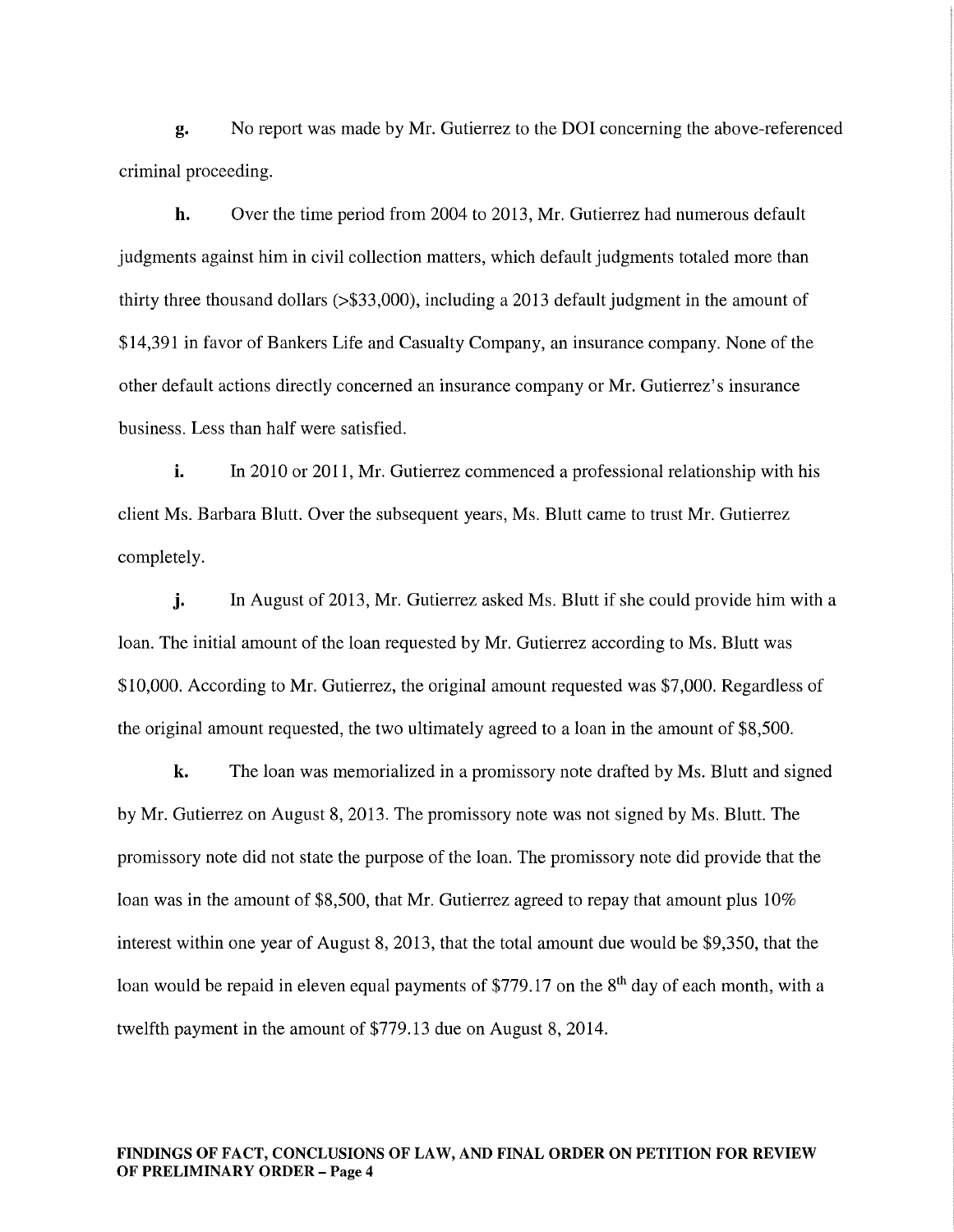I. The record is not entirely clear as to how the DOI secured a copy of the promissory note between Mr. Gutierrez and Ms. Blutt. Exhibit 2 to the hearing indicates that it was faxed from Barb Blutt, but it is not clear to whom this copy was faxed. Moreover, the date on the header indicates that it was faxed on 02/08/2010, a date that preceded any of the events leading up to the loan. Mr. Gutierrez indicated in his response to a DOI inquiry (Exhibit 3) that he did not recall receiving a copy of the actual promissory note, and that if he did, he could not find it, and that he did not keep receipts of the payments made to Ms. Blutt. Mr. Gutierrez later stated in his closing argument that he provided a copy to the DOI but this statement was made after the factual record was closed and the DOI did not have an opportunity to cross-examine Mr. Gutierrez on this point. From the implication of the transcript and exhibits, it appears as if the promissory note was provided to DOI by Ms. Blutt and not Mr. Gutierrez. The record is sufficiently clear that Mr. Gutierrez failed to keep a record of the loan transaction.

m. Mr. Gutierrez accepted the terms of the loan and the check for \$8,500 knowing that it would be difficult to comply with the promissory note's terms.

n. Mr. Gutierrez made the first two payments pursuant to the terms of the promissory note, provided however that both payments were late.

o. Mr. Gutierrez made no additional payments to Ms. Blutt.

p. Following the first missed monthly payment by Mr. Gutierrez, Ms. Blutt made numerous efforts to secure payment from Mr. Gutierrez but, according to Ms. Blutt, "it was just one excuse after another as to why he couldn't do it."

q. Mr. Gutierrez testified that he and Ms. Blutt renegotiated the promissory note at least twice. There is no written evidence of any such renegotiated terms. Nor is there evidence of a meeting of the minds between Mr. Gutierrez and Ms. Blutt concerning any renegotiated terms.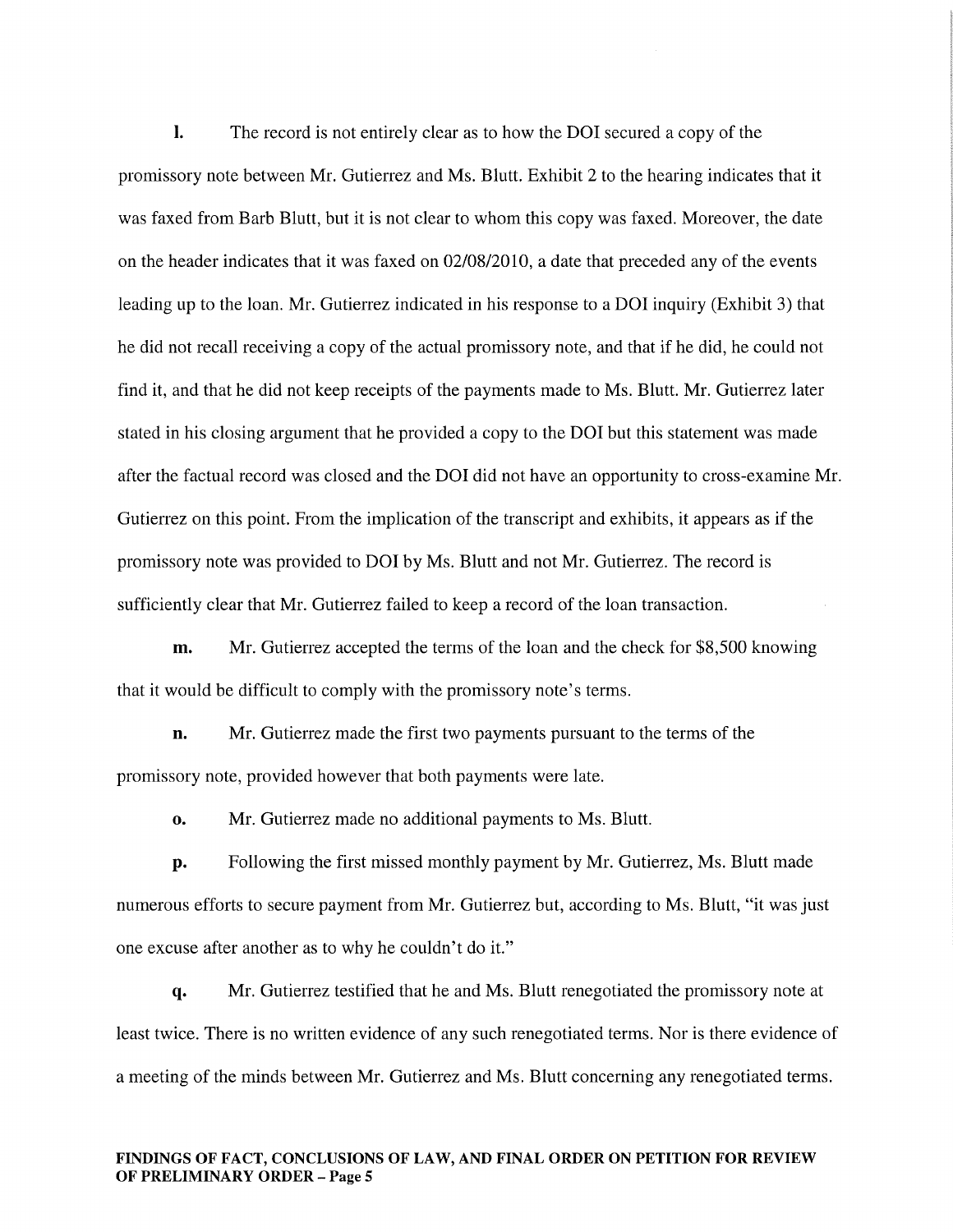r. Mr. Gutierrez failed to repay the loan and interest thereon on the one year anniversary of the promissory note, August 8, 2014, despite repeated testimony by Mr. Gutierrez that it was always his intent to do so.

s. Ms. Blutt filed a complaint with the DOI on August 28, 2014.

t. Mr. Gutierrez testified that "I had multiple conversations with Ms. Blutt. One specifically after she had gone to the Department of Insurance. I would have made multiple payments from then until now had this not occurred. But no, I had not made any extra payments."

### IV. Conclusions of Law.

The DOI asserts two errors concerning the hearing officer's decision. First, that the hearing officer erred as a matter of law in concluding that Idaho Code § 41-1016(1)(h) requires a nexus to insurance business in order to be the basis of a violation. The second assigned error concerns the hearing officer's conclusion that suspension of Mr. Gutierrez's license was an appropriate deterrent, punishment, and level of protection to the public for the violations of the Idaho Insurance Code rather than revocation of Mr. Gutierrez's license, which the hearing officer considered an "overly harsh sanction." As noted by the hearing officer, "Any penalty imposed though must strike a balance between deterrence and the need to avoid an overly harsh sanction which would permanently deprive Mr. Gutierrez of his livelihood and the means to repay his obligation to his client."

With regard to the first assignment of error, the hearing officer's conclusion that Idaho Code§ 41-1016(1)(h) only applies to "insurance business" is an incorrect conclusion as a matter of law. Idaho Code § 41-1016(1)(h) provides as follows:

41-1016. Administrative penalty -- Suspension, revocation, refusal of license. (1) The director may impose an administrative penalty not to exceed one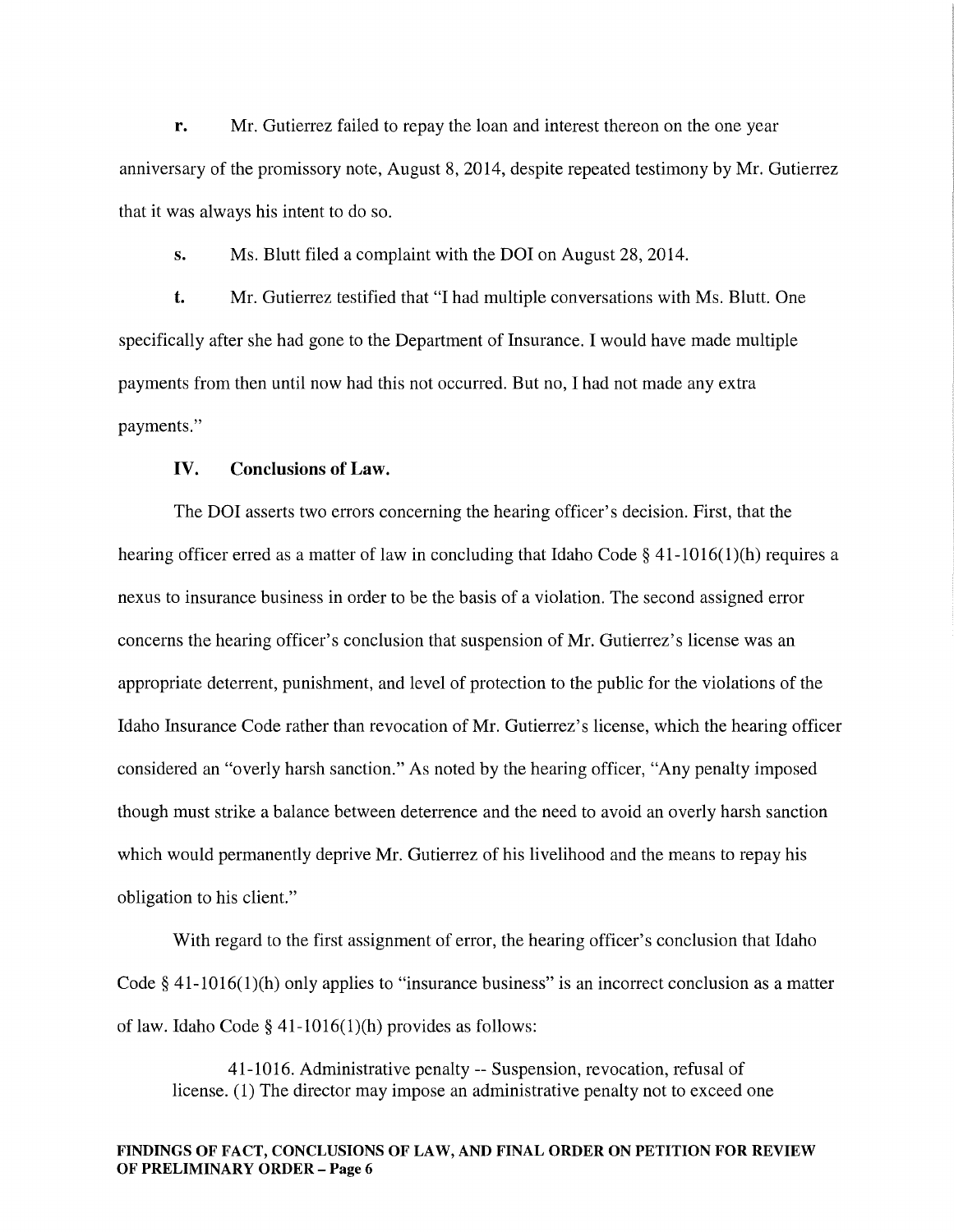thousand dollars (\$1,000), for deposit in the general fund of the state of Idaho, and may suspend for not more than twelve (12) months or may revoke or refuse to issue or continue any license issued under this chapter, chapter 27, title 41, Idaho Code (title insurance), chapter 11, title 41, Idaho Code (adjusters), or chapter 12, title 41, Idaho Code (surplus lines brokers), if the director finds that as to the licensee or applicant any one (1) or more of the following causes or violations exist:

(h) Using fraudulent, coercive or dishonest practices, or demonstrating incompetence, untrustworthiness or financial irresponsibility, or being a source of injury and loss to the public or others, in the conduct of business in this state or elsewhere;

### As noted by the Idaho Supreme Court:

The objective of statutory interpretation is to derive the intent of the legislative body that adopted the act. *Payette River Prop. Owners Ass'n v. Bd. of Comm'rs of Valley County,* 132 Idaho 551, 557, 976 P.2d 477, 483 (1999). Statutory interpretation begins with the literal language of the statute. *Paolini v. Albertson's, Inc.,* 143 Idaho 547, 549, 149 P.3d 822, 824 (2006). Provisions should not be read in isolation, but must be interpreted in the context of the entire document. *Westerberg v. Andrus,* 114 Idaho 401, 403, 757 P.2d 664, 666 (1988). The statute should be considered as a whole, and words should be given their plain, usual, and ordinary meanings. *Id.* 

*Farber v. Idaho State Ins. Fund, 147 Idaho 307, 310-11, 208 P.3d 289, 292-93 (2009);* 

*abrogated by Verska v. Saint Alphonsus Reg'l Med. Ctr., 151Idaho889, 265 P.3d 502 (2011).* 

The hearing officer concluded that "business" as used in subsection (h) meant insurance business. However, when the legislature intended to restrict review of a producer's action under § 41-1016 to the realm of insurance business, it did so by expressly saying so. Hence, in Idaho Code§ 41-1016(1)(d) the legislature provided that "[i]mproperly withholding, misappropriating or converting any moneys or properties received in the course of doing insurance business" is a basis for imposing penalties on a producer. Similarly, in Idaho Code § 41-1016(1)(*l*) the legislature provided that "[k]nowingly accepting insurance business from an individual who is not licensed" is a basis for imposing penalties on a producer. Had the legislature similarly intended subsection  $(1)(h)$  to apply only to insurance business, it would have used those words.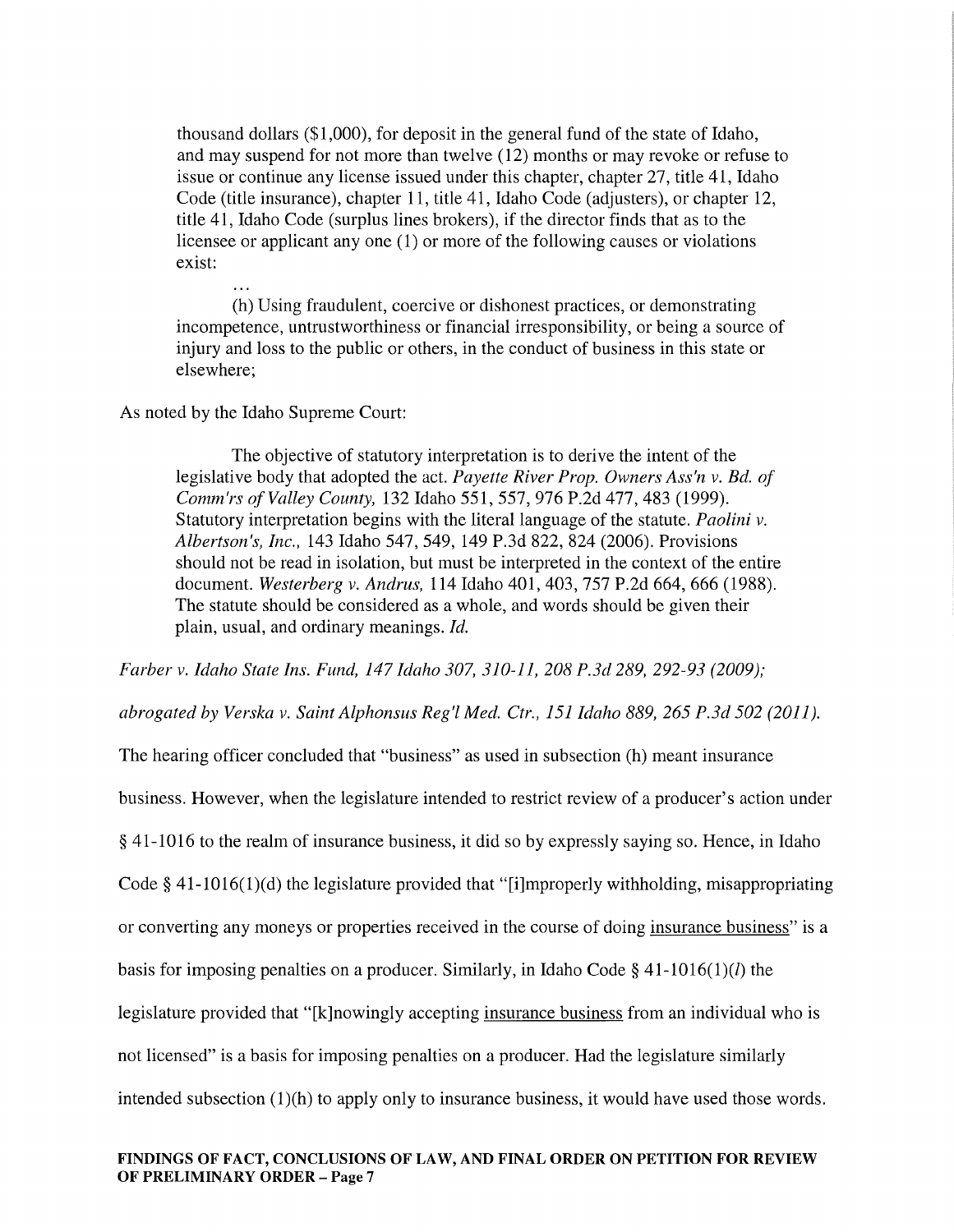Furthermore, the Director has consistently interpreted  $\S$  41-1016(1)(h) to be broader in scope than merely focusing on the harm caused by a producer's insurance business. In *In The Matter of Edward E. Cain,* Docket No. 18-2404-07, the Director addressed this exact issue and concluded that the reference to business in  $\S$  41-1016(1)(h) is broader than insurance business. Instead the term includes any activity carried on for profit or gain. *See Findings of Fact, Conclusions of law and Final Order on Petition for Review of Preliminary Order, In the Matter of Edward E. Cain,* Docket No. 18-2404-07 (August 29, 2008). Section 41-1016(l)(h) is a tool for the DOI to evaluate the character, or ethical quality of a person, and as such is not limited merely to review of insurance business activity. *Id.,* at page 8. The Director's interpretation was affirmed in *Cain v. Idaho Department of Insurance, C*ase No. CV OC 08 20810 (4<sup>th</sup> Dist. -McKee 2009)(wrongfully obtaining unemployment benefits by submitting false status reports was activity carried on for gain and was, therefore, in the conduct of business). Additional relevant points were made in both decisions concerning the broader scope of subsection  $(1)(h)$ . Rather than repeating these arguments here, they are incorporated herein by this reference. Suffice it to say that the end result is that the conclusion of the hearing officer is contrary to this long running interpretation and application of  $\S$  41-1016(1)(h) by the Director.

The hearing officer's improper application of subsection  $(1)(h)$  caused him to disregard the extensive list of default judgments entered against Mr. Gutierrez as irrelevant. The Director finds that this list of default judgments is relevant to a finding that Mr. Gutierrez demonstrated incompetence, untrustworthiness or financial irresponsibility, and was a source of injury and loss to the public or others, in the conduct of business in this state. Furthermore, the default judgments demonstrate a pattern of incompetence, untrustworthiness or financial irresponsibility that culminated in the taking of Ms. Blutt's money and are indicative of the possibility that Mr.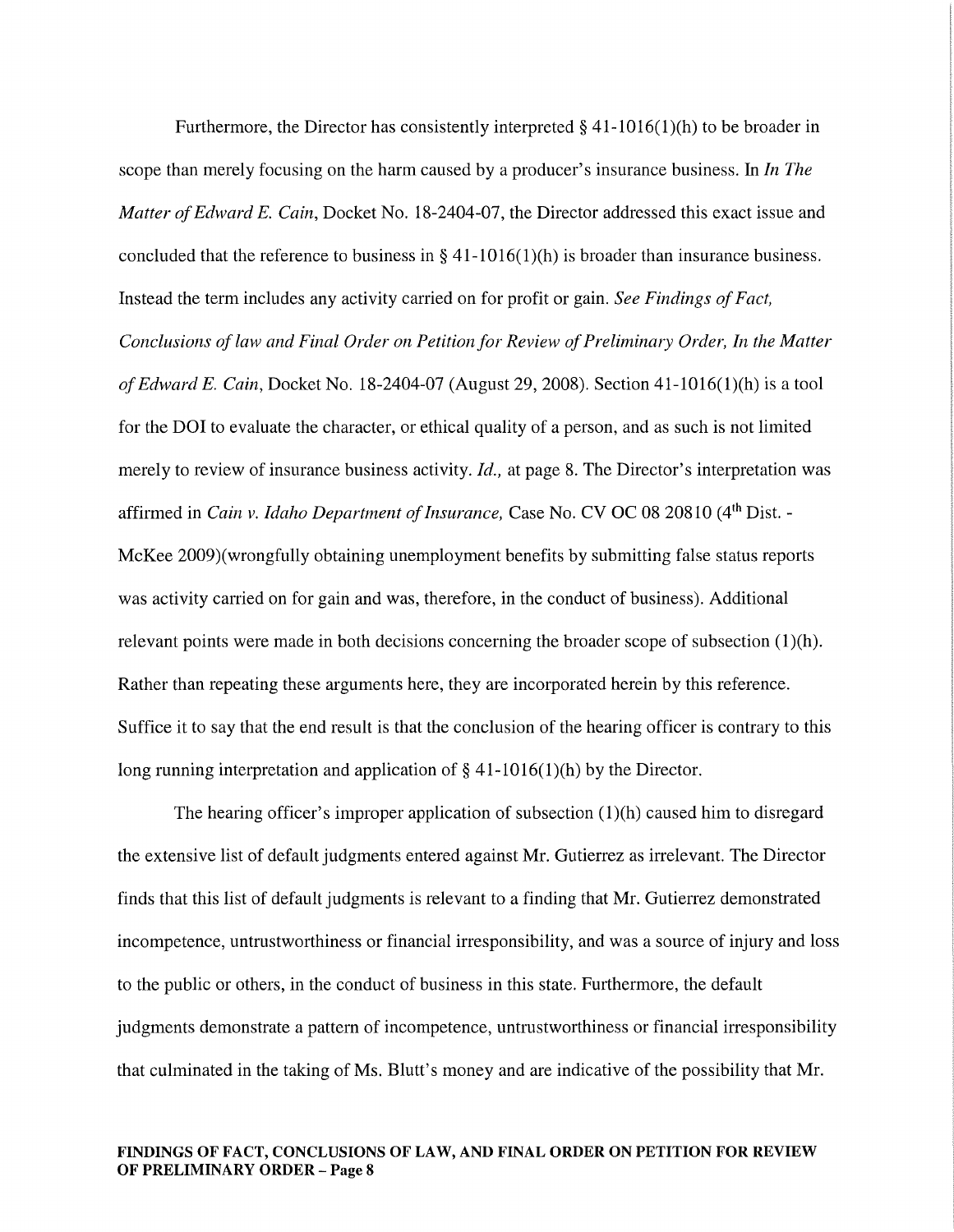Gutierrez may never have intended to pay Ms. Blutt her money back, either in monthly payments or in a final balloon payment. Regardless of Mr. Gutierrez's original intent in taking the loan from Ms. Blutt, he in fact failed to repay the loaned funds to Ms. Blutt. This behavior is entirely consistent with the pattern demonstrated by Mr. Gutierrez dating back to 2002 and is wholly relevant to consideration of an appropriate penalty to be assessed against Mr. Gutierrez, including, but not limited to, revocation of his producer license.

In addressing the appropriateness of the suspension of Mr. Gutierrez's license, the Director intends to review the entire penalty, including the monetary penalty, imposed by the hearing officer to determine if the penalty imposed is proper in this circumstance.

The starting point of this analysis is to review the hearing officer's conclusions regarding Mr. Gutierrez's violations of the Idaho Insurance Code. This review will be based on the four counts asserted by the DOI in the Amended Verified Complaint.

Count One alleged violation of Idaho Code § 41-1016(1)(a)<sup>1</sup> arising out of Mr. Gutierrez's failure to reveal the existence of the outstanding felony charges in his 2003 license application. The hearing officer concluded that subsection  $(1)(a)$  did not impose a strict liability standard on the applicant. Rather, the hearing officer concluded that the applicant must have had knowledge, or reasonably should have known, of the facts at the time the application was submitted. Here, while the DOI showed that the felony charges were outstanding at the time of the application, it failed to rebut Mr. Gutierrez's testimony that he was not aware of the charges

 $141-1016$ . Administrative penalty -- Suspension, revocation, refusal of license. (1) The director may impose an administrative penalty not to exceed one thousand dollars (\$1,000), for deposit in the general fund of the state of Idaho, and may suspend for not more than twelve (12) months or may revoke or refuse to issue or continue any license issued under this chapter, chapter 27, title 41, Idaho Code (title insurance), chapter 11, title 41, Idaho Code (adjusters), or chapter 12, title 41, Idaho Code (surplus lines brokers), if the director finds that as to the licensee or applicant any one (1) or more of the following causes or violations exist:

<sup>(</sup>a) Providing incorrect, misleading, incomplete or materially untrue information in the license application;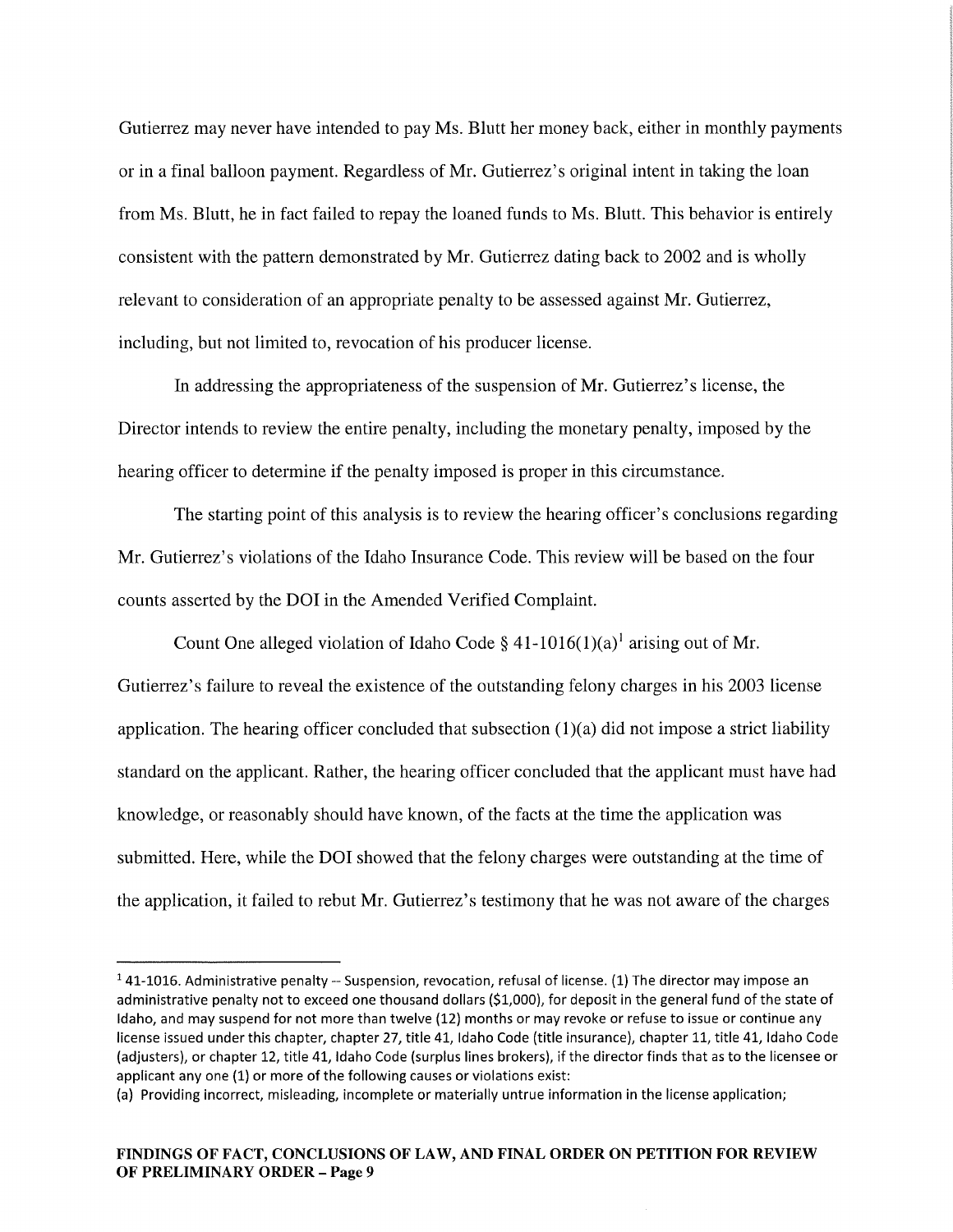until after he had received his producer license. The hearing officer therefore concluded that the DOI had failed to establish a violation of Idaho Code  $\S$  41-1016(1)(a). The Director does not disturb this conclusion.

Associated with Count One is violation of Idaho Code § 41-1021(2)<sup>2</sup>, whereby Mr. Gutierrez was obligated to report the criminal action to the DOI. The DOI did not allege violation of  $\S$  41-1021(2) in its complaint but requested that the hearing officer consider this violation in its reply to Mr. Gutierrez's closing arguments. The hearing officer found that Mr. Gutierrez violated§ 41-1021(2) by failing to report the criminal action to the DOI and imposed a monetary penalty of \$500.00. Mr. Gutierrez did not object to this finding or penalty. The Director concurs with the finding of a violation of § 41-1021(2). Mr. Gutierrez was required to report the criminal action to the DOI and failed to do so. The Director concludes that the imposition of a \$500.00 penalty is insufficient however. Instead, the maximum fine of \$1,000.00 shall be imposed.

Count Two of the Amended Verified Complaint asserts two separate violations of Idaho Code § 41-1325(1)<sup>3</sup>. The first allegation was that Mr. Gutierrez failed to enter into a proper promissory note with his client, Ms. Blutt. The second allegation was that Mr. Gutierrez failed to

<sup>2 41-1021.</sup> Reporting of actions.

<sup>(2)</sup> Within thirty (30) days of the initial pretrial hearing date, a producer shall report to the director any criminal prosecution of the producer taken in any jurisdiction. The report shall include a copy of the initial complaint filed, the order resulting from the hearing and any other relevant legal documents.

<sup>&</sup>lt;sup>3</sup> 41-1325. Borrowing money from clients. (1) An insurance producer who borrows money, securities or anything of value from a client or customer, unless the client or customer is a person engaged in the business of loaning funds or is an immediate family member of the insurance producer, shall complete a written promissory note that sets forth the parties to the loan, the purpose of the loan, the amount of the loan and the terms of the loan. All parties to the loan must sign the promissory note acknowledging the transaction and must receive a copy of the promissory note. The insurance producer shall keep a record of the loan transaction until the loan is paid back in full. Any release of the debt shall be in writing and signed by all parties to the release.

<sup>(2)</sup> As used in this section, the term "immediate family member" means a parent, mother-in-law, father-in-law, husband, wife, sister, brother, brother-in-law, sister-in-law, son-in-law, daughter-in-law, or a son or daughter.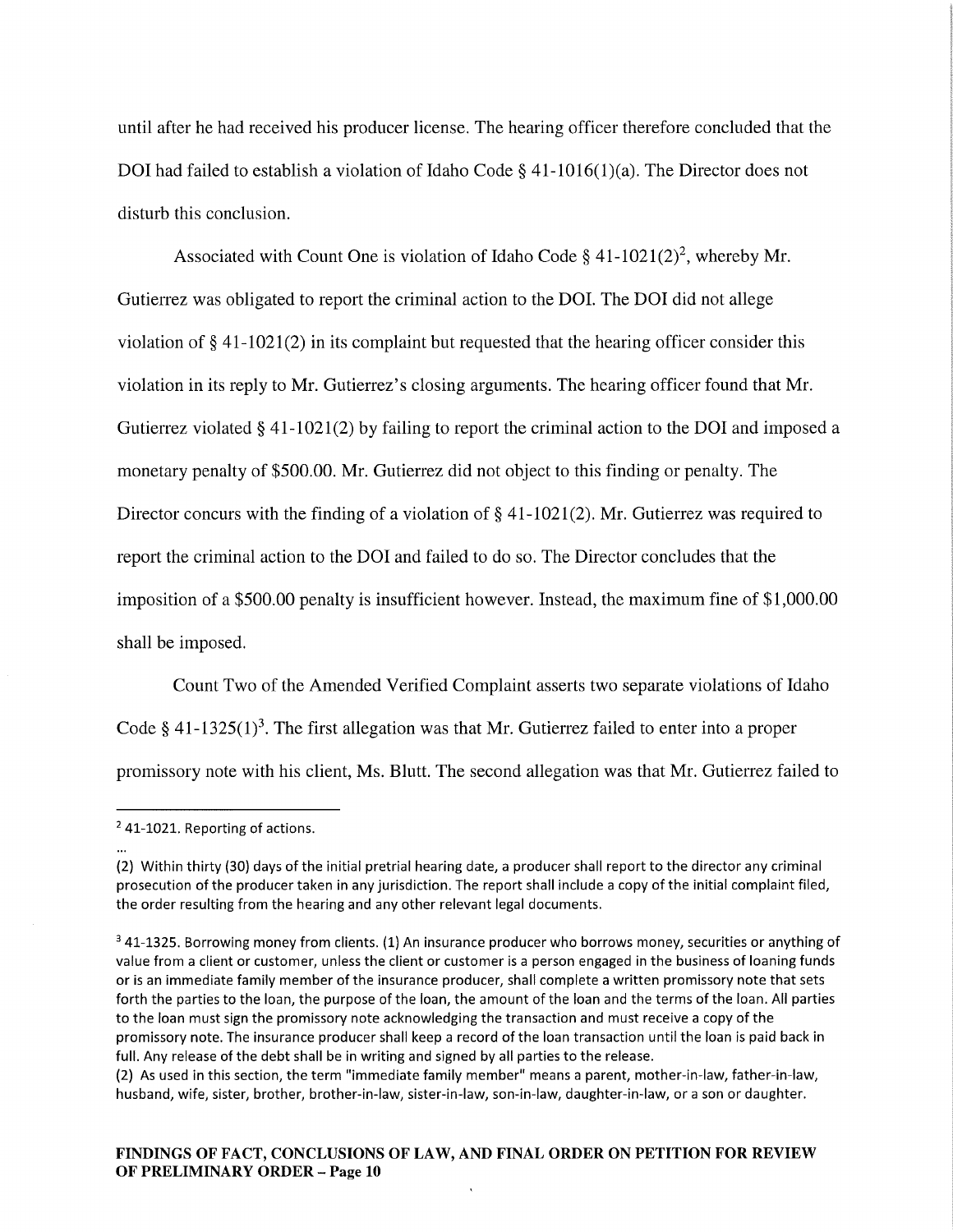maintain proper records of the loan transaction. The hearing officer found that the DOI prevailed on both of its claims arising under Idaho Code§ 41-1325(1). However, in imposing a penalty of \$1,000, the hearing officer did not distinguish between the two separate violations.

It is the Director's conclusion that the failure to enter into a proper promissory note and the failure to maintain records of the promissory note are two distinct obligations arising under § 41-1325(1) that can be performed, or not performed, independently. It is undisputed that the promissory note between Mr. Gutierrez and Ms. Blutt fails to comply with the specific requirements of§ 41-1325(1). These requirements are not mere surplusage but are intended to protect the client from unscrupulous producers and to protect and preserve the integrity of the insurance industry. *See* Idaho Code § 41-113(2). Maintaining records of the loan transaction is also an integral part of the process that protects both the client and the producer. However, when asked for documents related to the loan transaction, Mr. Gutierrez represented to the DOI that he did not have any. It is the Director's conclusion that the appropriate monetary penalty for these failures is \$1,000 per violation of  $\S$  41-1325(1), for a total of \$2,000.

Count Three of the Amended Verified Complaint alleges violation of Idaho Code  $\S 41-1016(1)$ (h) arising out of Mr. Gutierrez's failure to repay the loan made to him by Ms. Blutt. The DOI asserted that each time Mr. Gutierrez failed to make a payment constituted a separate violation. The hearing officer concluded that the actions of Mr. Gutierrez in failing to repay the loan was a violation of  $\S$  41-1016(1)(h) in that it demonstrated Mr. Gutierrez's untrustworthiness and/or financial irresponsibility and represented an injury to his client. However, the hearing officer also concluded that Mr. Gutierrez's actions should be considered one connected incident rather than multiple violations. The hearing officer therefore imposed a single fine of \$1,000 for violation of  $§$  41-1016(1)(h).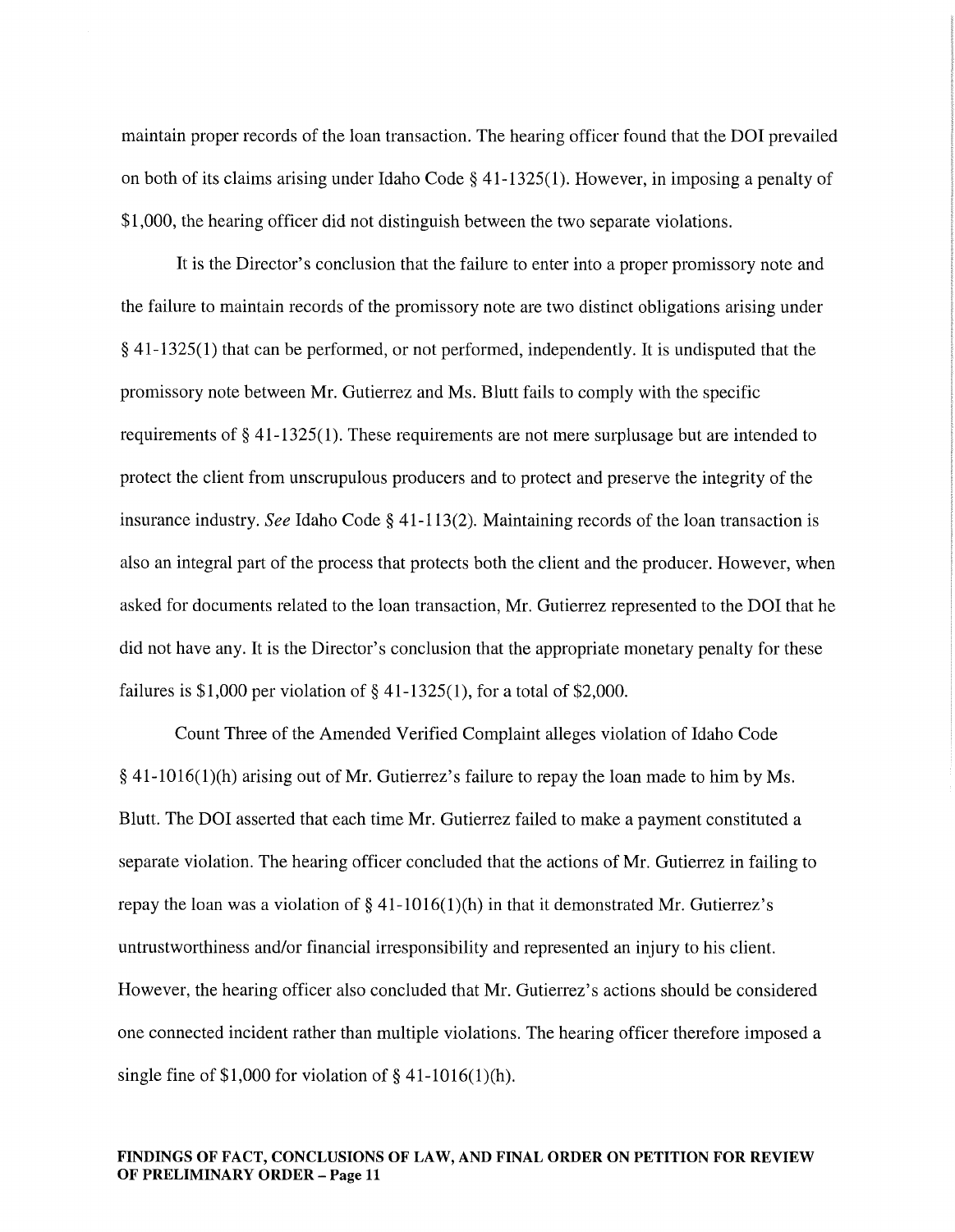Count Three is, in the opinion of the Director, the most egregious of the bad acts of Mr. Gutierrez. Mr. Gutierrez established himself as a trusted advisor with Ms. Blutt. Taking advantage of that position, he borrowed money from Ms. Blutt under terms that he was uncertain he could comply with. He then failed to pay Ms. Blutt in accordance with the terms of the promissory note that he signed. Moreover, instead of making interim payments as he could or a balloon payment at the end of the loan term, he made excuses. There is no indication that he attempted to make any payments to Ms. Blutt after the first two payments. It even appears from his testimony that he became vindictive, intending to punish Ms. Blutt for reporting his actions to the DOI by withholding payment on the loan. In effect, Mr. Gutierrez stole his client's money.

Mr. Gutierrez's testimony tries to justify his actions by asserting that his work as a licensed producer placed Ms. Blutt in a better financial position than she otherwise would have been in. But Mr. Gutierrez does not get credit for doing his job for which he was compensated. Performance of his job, even if performed well, does not provide shelter for Mr. Gutierrez's subsequent bad acts and violation of the Idaho Code.

Nevertheless, the Director does not disagree with the hearing officer's conclusion that failure to repay the loan constitutes only a single violation of  $\S 41$ -1016(1)(h). The promissory note was a single transaction that included multiple payments. Each missed payment does not constitute a new violation. The \$1,000 penalty is appropriate.

However, given that Mr. Gutierrez used his position as a trusted advisor to take advantage of his client warrants more than simply a monetary fine or suspension of his license. Rather, the Director considers Mr. Gutierrez's actions egregious and an affront to the DOI and other licensed producers in the state. A producer's license is a privilege, not a right. And while the appropriate penalty is a deterrent to prevent other producers from acting as Mr. Gutierrez, it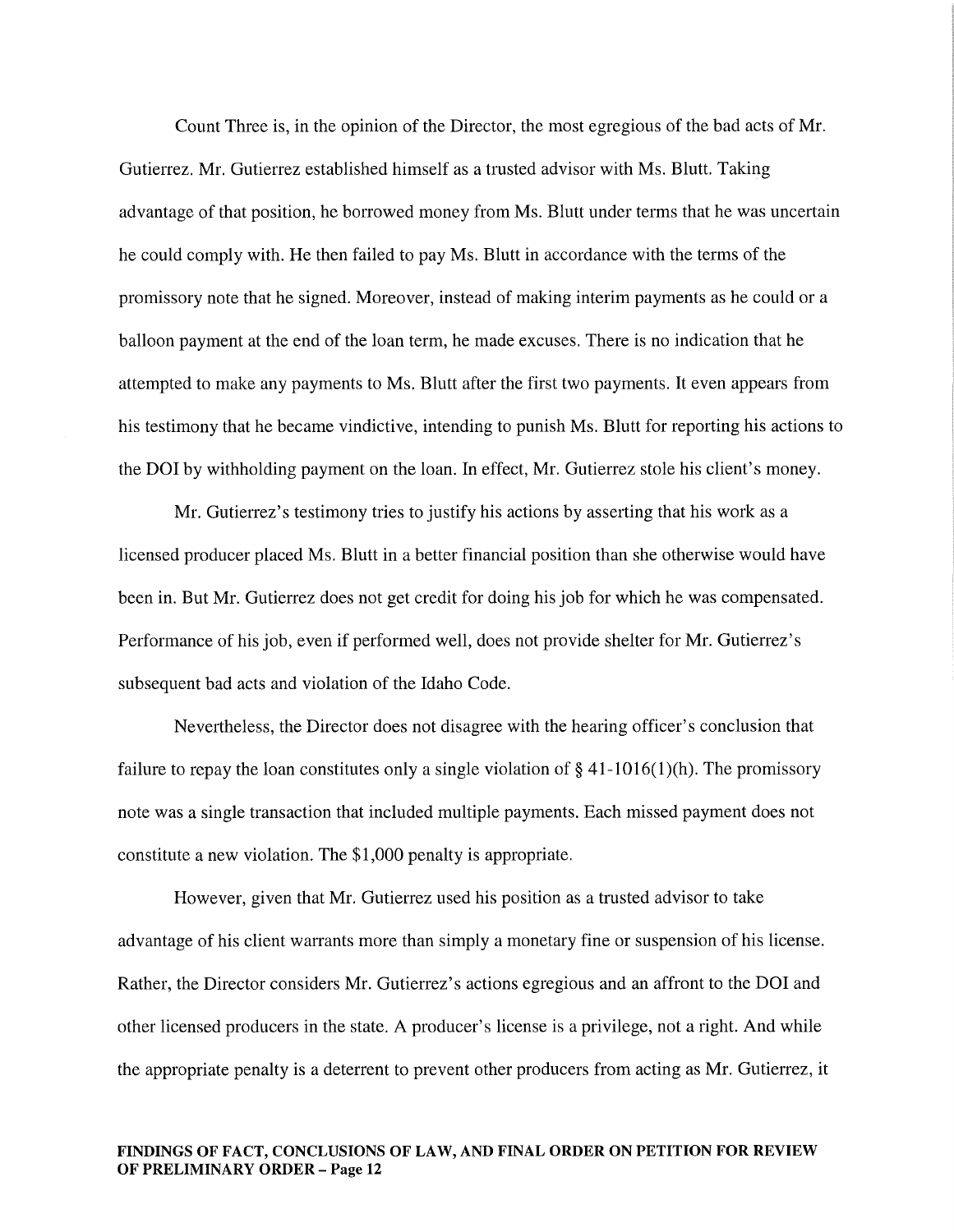is also intended to penalize Mr. Gutierrez and protect the public from unscrupulous producers such as Mr. Gutierrez. He developed a relationship of trust with Ms. Blutt, and, based on that relationship, he took her money and did not give it back. It is the Director's duty and obligation to insure that Mr. Gutierrez is not permitted the opportunity to engage in similar conduct with other unsuspecting clients. It is not the Director's duty or obligation to insure that Mr. Gutierrez has the opportunity to make a living as an insurance producer. He may make his livelihood in other pursuits. Further, his stunning failure to repay Ms. Blutt any of the borrowed money since his last payment in October of 2013 underscores the likelihood that he would not use his earnings as a producer to repay her. Revocation in this situation is not an overly harsh sanction, but entirely appropriate.

The last Count asserted by the DOI concerns violation of Idaho Code § 41-1016(1)(h) arising out of the long string of default judgments against Mr. Gutierrez. As indicated above, the hearing officer erred in concluding that a prerequisite to finding a violation under this section is a link between the actions and the insurance business as a licensed producer. No such link is required. Hence, each of the default judgments is relevant to the finding that Mr. Gutierrez is untrustworthy and financially irresponsible and caused injury to others in this state. It would not surprise the Director that, if Ms. Blutt filed suit against Mr. Gutierrez, she would be added to this long line of default judgments. A monetary penalty of \$1,000 is appropriate.

### V. Order

IT IS HEREBY ORDERED that the Preliminary Order is revised as follows:

Mr. Gutierrez shall pay the following administrative penalties:

(1) As a result of the failure to provide information pertaining to criminal prosecutions in violation of Idaho Code§ 41-1021(2), the sum of One Thousand Dollars (\$1,000.00);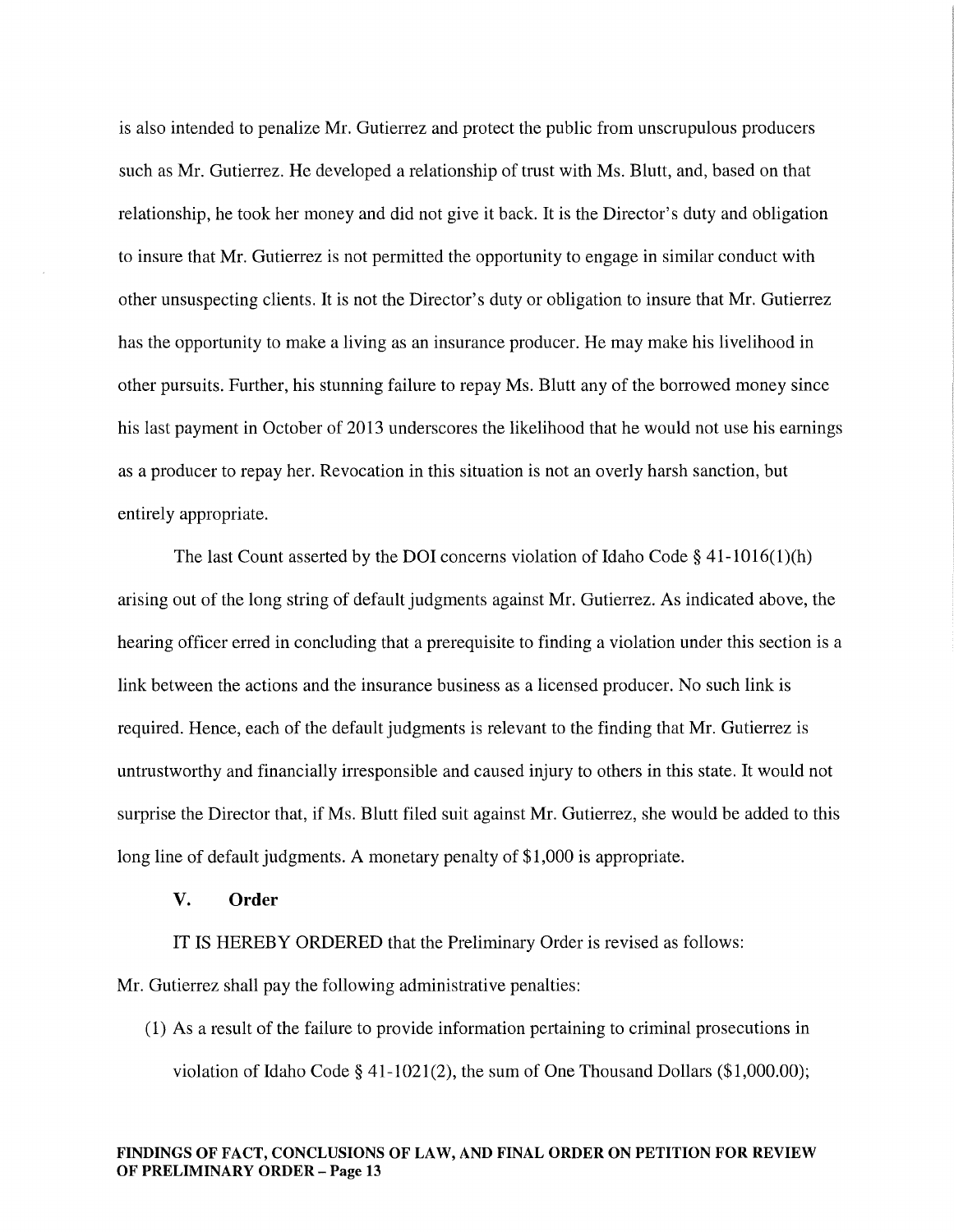- (2) As a result of the failure to satisfy the requirements of Idaho Code § 41-1325 in entering into a promissory note with a client, the sum of One Thousand Dollars (\$1,000.00);
- (3) As a result of the failure to maintain proper documentation of a loan transaction with a client as required by Idaho Code§ 41-1325, the sum of One Thousand Dollars (\$1,000.00);
- (4) With reference to Ms. Blutt, as a result of demonstrating untrustworthiness, financial irresponsibility and causing injury to a person in this state in violation of Idaho Code § 41-1016(1)(h), the sum of One Thousand Dollars (\$1,000.00); and
- (5) With reference to the default judgments, as a result of demonstrating untrustworthiness, financial irresponsibility and causing injury to persons in this state in violation of Idaho Code § 41-1016(1)(h), the sum of One Thousand Dollars  $(\$1,000.00)$ ;

for a total administrative monetary penalty in the amount of Five Thousand Dollars (\$5,000.00). Full payment of the monetary penalty shall be due on or before August 31, 2015, *provided however,* that if Mr. Gutierrez provides credible evidence to the DOI on or before August 31, 2015, that he repaid Ms. Blutt the full amount of the loaned funds plus interest to the date of repayment, then Four Thousand Dollars (\$4,000.00) of this monetary penalty shall be waived.

IT IS FURTHER ORDERED that Mr. Gutierrez's producer license no. 98979 is hereby revoked, effective immediately.

IT IS SO ORDERED.

### VI. Notice of Rights

This is a final order of the agency. Any party may file a motion for reconsideration of this final order within fourteen ( 14) days of the service date of this order. The agency will dispose of the petition for reconsideration within twenty-one (21) days of its receipt, or the petition will be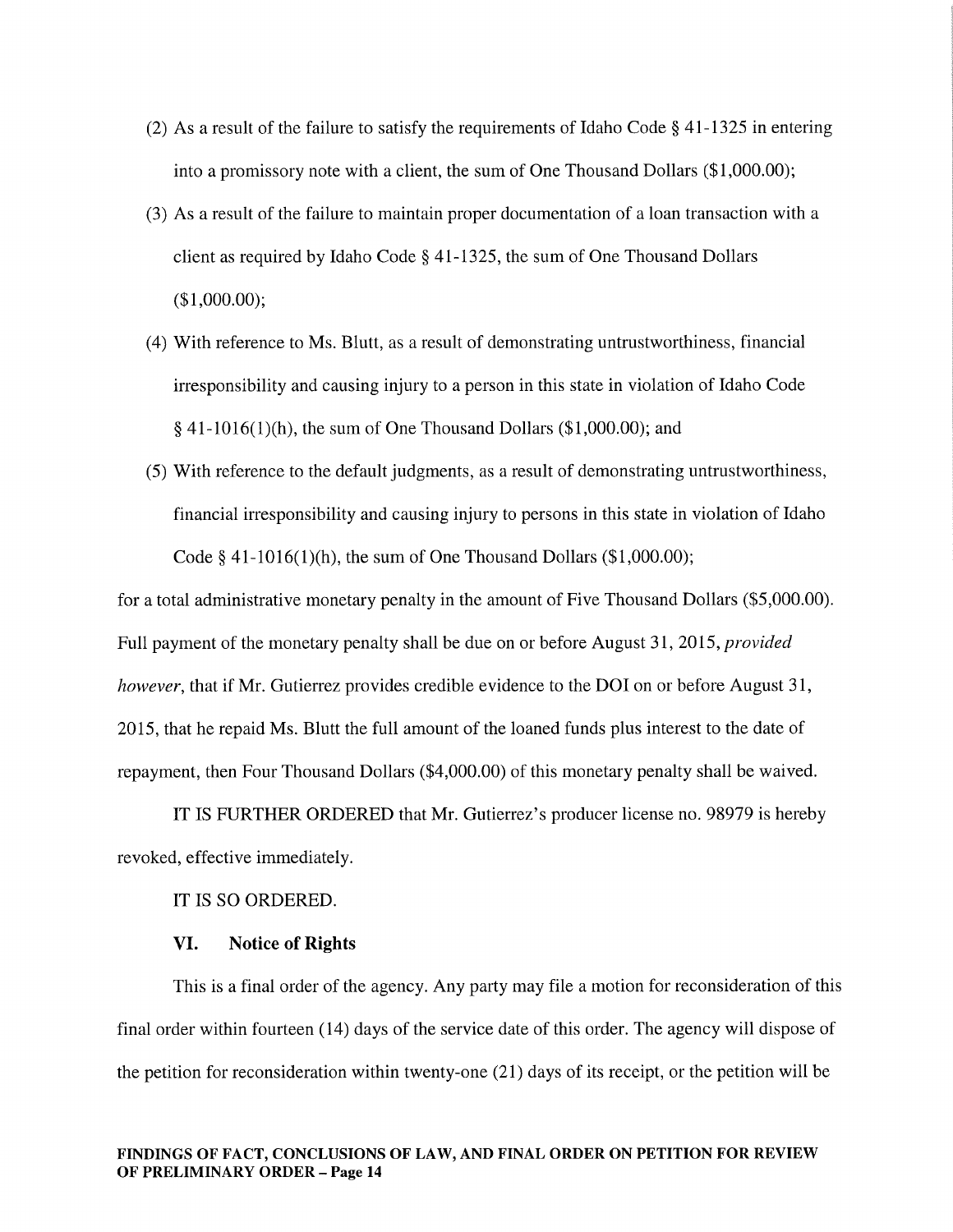considered denied by operation of law. See§ 67-5246(4), Idaho Code.

Pursuant to §§ 67-5270 and 67-5272, Idaho Code, any party aggrieved by this final order or orders previously issued in this case may appeal this final order and all previously issued orders in this case to district court by filing a petition in the district court of the county in which: i.) a hearing was held; ii.) the final agency action was taken; iii.) the party seeking review of the order resides, or operates its principal place of business in Idaho; or iv.) the real property or personal property that was the subject of the agency action is located.

An appeal must be filed within twenty-eight (28) days (a) of the service date of this final order, (b) of an order denying petition for reconsideration, or (c) the failure within twenty-one (21) days to grant or deny a petition for reconsideration, whichever is later. See Section 67-5273, Idaho Code. The filing of an appeal to district court does not itself stay the effectiveness or enforcement of the order under appeal.

DATED this  $\frac{2}{4}$  day of July, 2015.

STATE OF IDAHO DEPARTMENT OF INSURANCE

DEAN L. COMMEN

Director